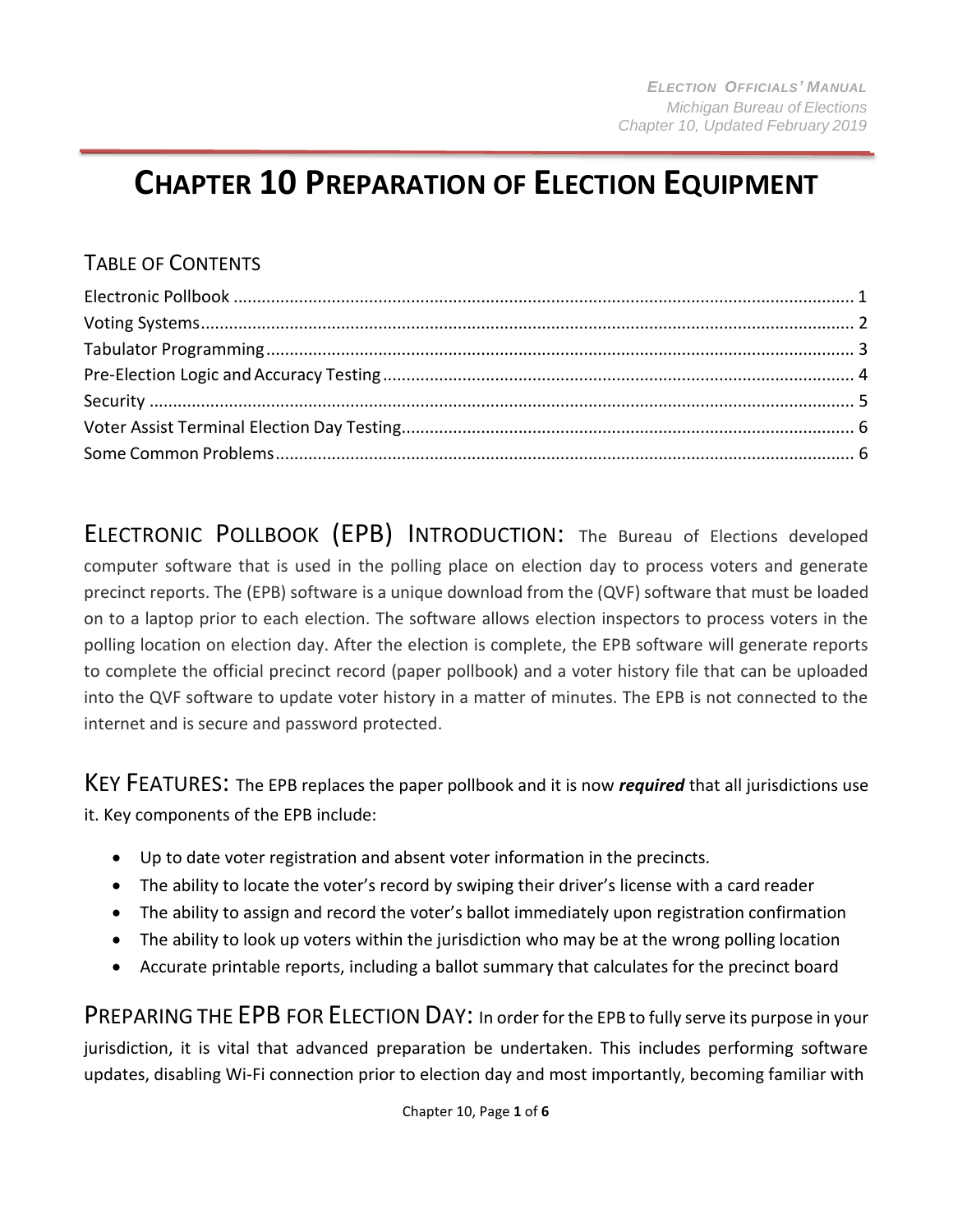how it is used to process voters on election day. Two important points to keep in mind with respect to the use of your EPB:

- The export of QVF files to the EPB may not occur prior to 4:00 p.m. on the Monday before election day – this will ensure that the most up to date absentee voter information appears in the pollbook.
- A precinct list and paper pollbook components must be available as a backup to the EPB never turn voters away or ask them to return because of technical problems.

VOTING SYSTEMS: There are various types of tabulators used around the state of Michigan. In addition every precinct in the state must have available for use a Voter Assist Terminal (VAT), a ballot marking device for people with disabilities.

A precinct must have its own tabulator. (Exceptions are made for Absentee Voter Counting Boards, where a tabulator can be used for multiple counting boards.) A precinct must also have its own Voter Assist Terminal except in cases where a single polling location contains multiple precincts. In that case VATs must be available on the basis of one for every two precincts.

Promulgated Rules require that tabulator programs and voting devices be tested prior to all elections. Voting systems employed in the precinct are composed of several elements all of which should be tested prior to election day.

- Tabulator Program Prepared for every election, testing ensures it has been prepared in accordance with Michigan law and promulgated rules and will properly tabulate votes.
- Tabulator A mechanical device that can break or malfunction between elections. Periodic maintenance must be performed on the tabulator to ensure they are clean and in a good state of repair to work properly on election day.
- Ballot Must be printed to tabulator manufacturer specifications to tabulate properly. Things like ink density, ballot stock weight, and squareness of cutting affect the ability of the tabulator to recognize and tabulate the ballot.
- Voter Assist Terminal (VAT) A ballot marking device required by state and federal law to be available in every polling place for voters with disabilities to vote in a secret manner. The program that allows the VAT to work to be tested along with the mechanical functioning of the machine.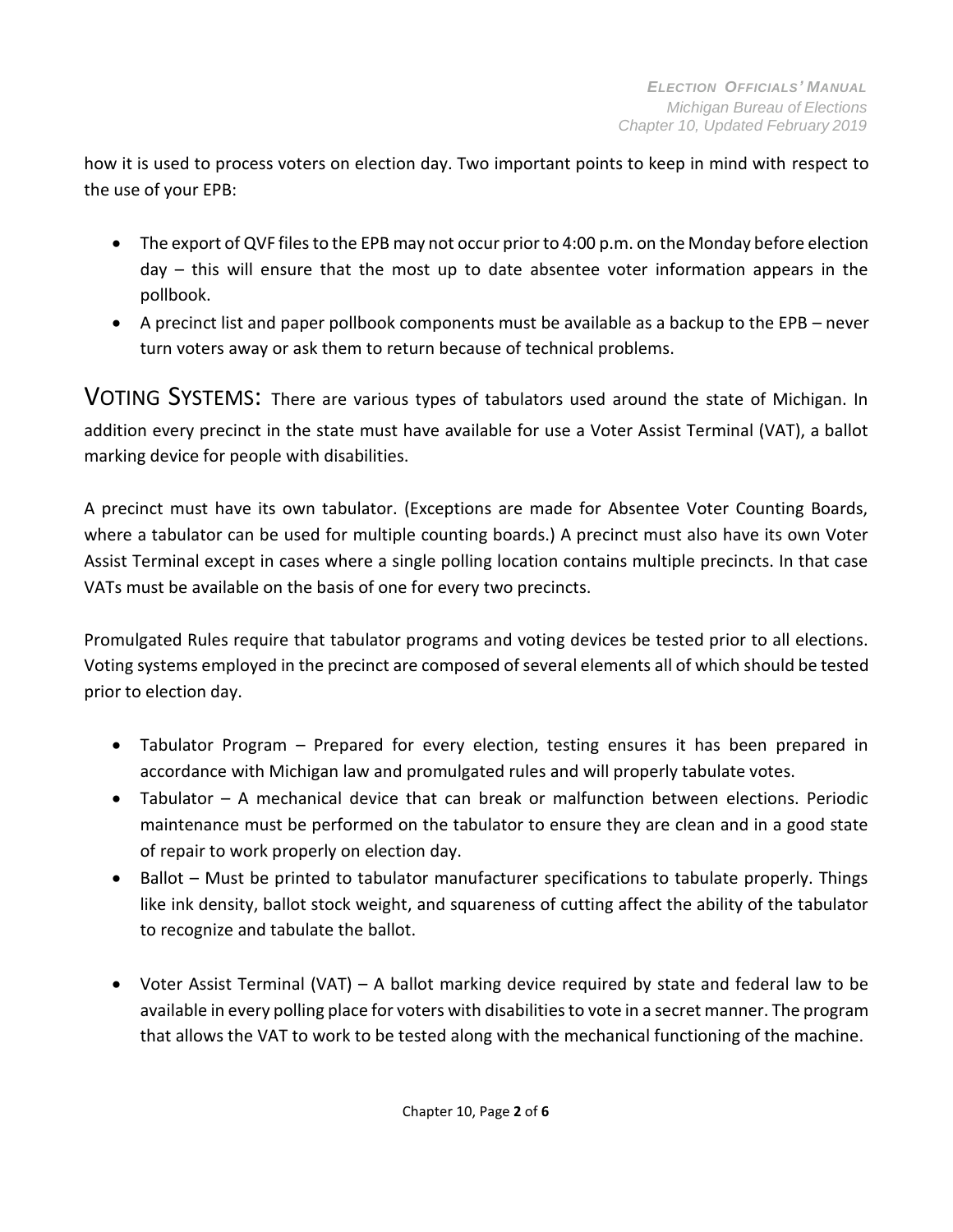TABULATOR PROGRAMMING: Ballots that are accepted when the voter has attempted to tabulate a blank ballot, a ballot containing an over voted office or a partisan primary ballot that has been crossover voted will result in the improper tabulation of votes. Federal law requires use of voting systems that allow the voter a "second chance" to correct improperly markedballots.

To ensure an accurate vote count, all tabulators must be programmed to reject blank ballots, ballots containing overvotes and partisan primary ballots which are invalid due to crossover voting. If this programming feature is not employed as required, inaccurate vote results can occur due to ballots that contain false blank reads; ballots containing votes which cannot be scanned by the tabulator due to the voter's use of an improper marking implement; false overvotes; and false crossover votes (if a partisan primary).

Proper programming affords the election inspector assigned to the tabulator the opportunity to offer the voter a replacement ballot. When the tabulator rejects these ballots, the voter will be provided with a visual message explaining the reason why. Without looking at the ballot, the election inspector may also discretely explain the reason for the rejection to the voter and steps away from the tabulator while the voter visually inspects his or her ballot. If it is determined that a replacement ballot should be issued, the election inspector directs the voter back to the ballot station.

If the tabulator is not programmed to identify and reject overvoted ballots, the voter will not be given a chance to correct their errors and no vote will count in the race.

An explanation of how false blank ballots, false overvotes and false crossover votes can result in inaccurate vote totals is provided below:

*False overvote created by ballot correction:* Ballot instructs voter to "Vote for not more than 1." Voter: 1) records a vote by filling in the oval or box 2) changes his or her mind and crosses out or attempts to erase the mark and 3) votes for a different candidate by filling in a second oval or box.

*False overvote created by invalid write-in:* Ballot instructs voter to "Vote for not more than 1." Voter: 1) records a vote by filling in the oval or box 2) enters the name of an individual who *is not a declared write-in candidate* in the write-in position assigned to the office and 3) records a vote for the write-in candidate by filling in the oval or box assigned to the write-in position. (A write-in vote is invalid if it is cast for an individual who is not a declared write-in candidate for the office and political party (if a partisan primary) involved.)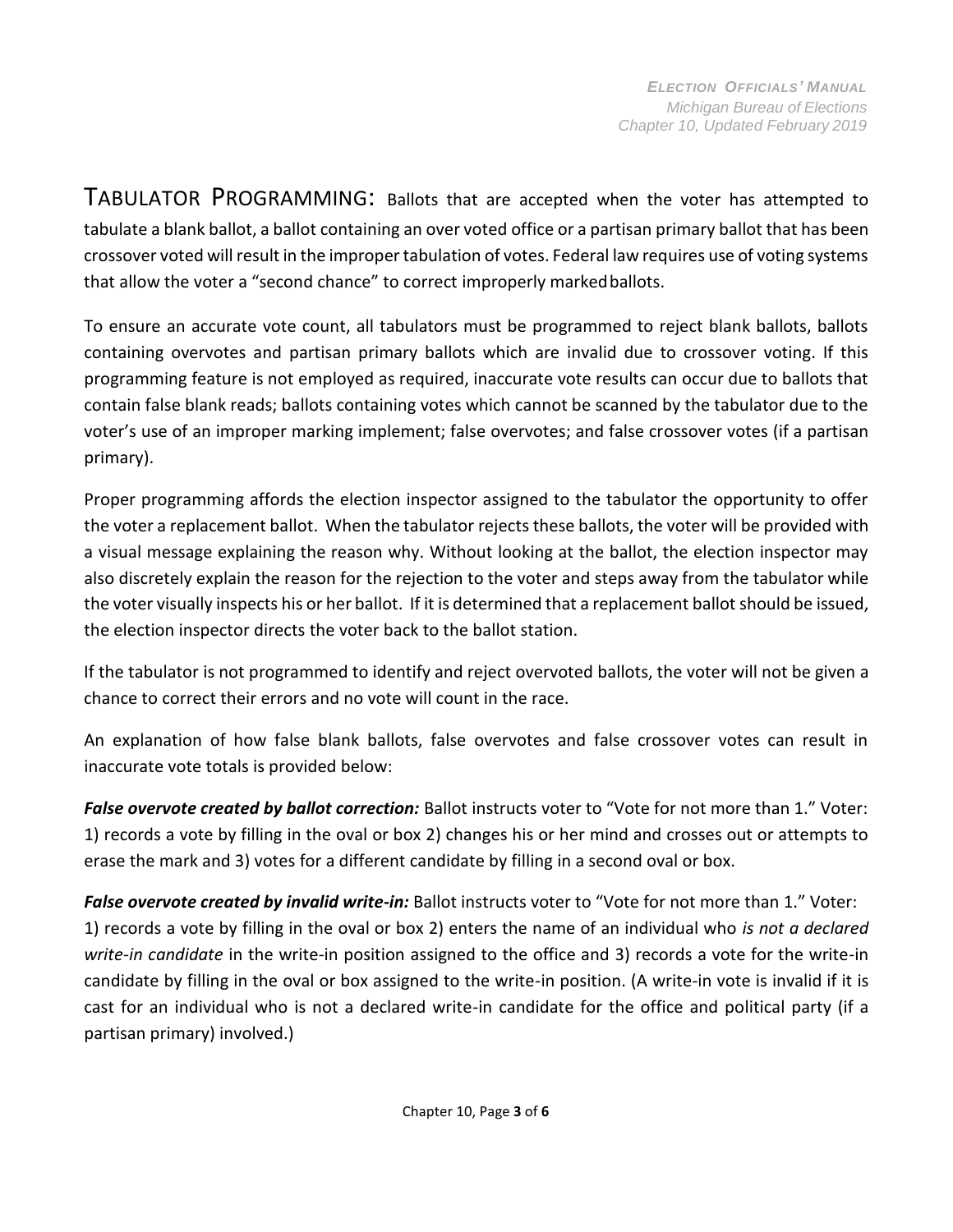*Blank ballot which contains valid votes:* Ballot instructions direct the voter to: "…use only a black or blue ink pen. DO NOT USE ANY OTHER INK COLOR!" The voter does not read the instructions and uses an unacceptable marking tool to mark his or her ballot or makes a mark that is not large enough or dark enough to be read.

*False crossover vote created by ballot correction:* The partisan primary ballot instruction advises voters: "IF YOU VOTE IN MORE THAN ONE PARTY SECTION, YOUR PARTISAN BALLOT WILL BE REJECTED." Voter: 1) records a vote in one of the party columns appearing on the ballot 2) changes his or her mind and crosses out or attempts to erase the mark and 3) records a vote in one or more offices in another party column.

*False crossover vote created by invalid write-in:* The partisan primary ballot instructions advise voters: "IF YOU VOTE IN MORE THAN ONE PARTY SECTION, YOUR PARTISAN BALLOT WILL BE REJECTED." Voter: 1) enters an "invalid" write-in in one of the party columns on the ballot 2) records the vote by filling in the oval or box assigned to the write-in position and 3) records votes in one or more offices in another party column. (A write-in vote is invalid if it is cast for an individual who is not a declared write-in candidate for the office or political party (if a partisan primary) involved.)

### PRE-ELECTION LOGIC AND ACCURACY TESTING OF TABULATORS AND VOTER

ASSIST TERMINALS: The conduct of Pre-election Logic and Accuracy Testing of all tabulators and voter assist terminals (VAT) prior to each election is the responsibility of the local election commission.

A **preliminary** accuracy test is required for all tabulators and VAT prior to each election. In addition a **public** test of one or more selected tabulators must be performed as discussed below. A public test of the voter assist terminal is not required.

The **preliminary** accuracy test should be conducted for both the tabulator and the VAT as soon as the program(s) and ballots are received by the clerk. The **public** accuracy test for the tabulator must be conducted no later than five days before the election. In addition, a notice of the test must be published in a newspaper or journal of general circulation at least 48 hours prior to the conduct of the test.

All election materials used to conduct the pre-election logic and accuracy testing (including the test deck, chart of predetermined results, zero tape and accuracy test results) must be secured in an approved ballot container for the duration of the retention period.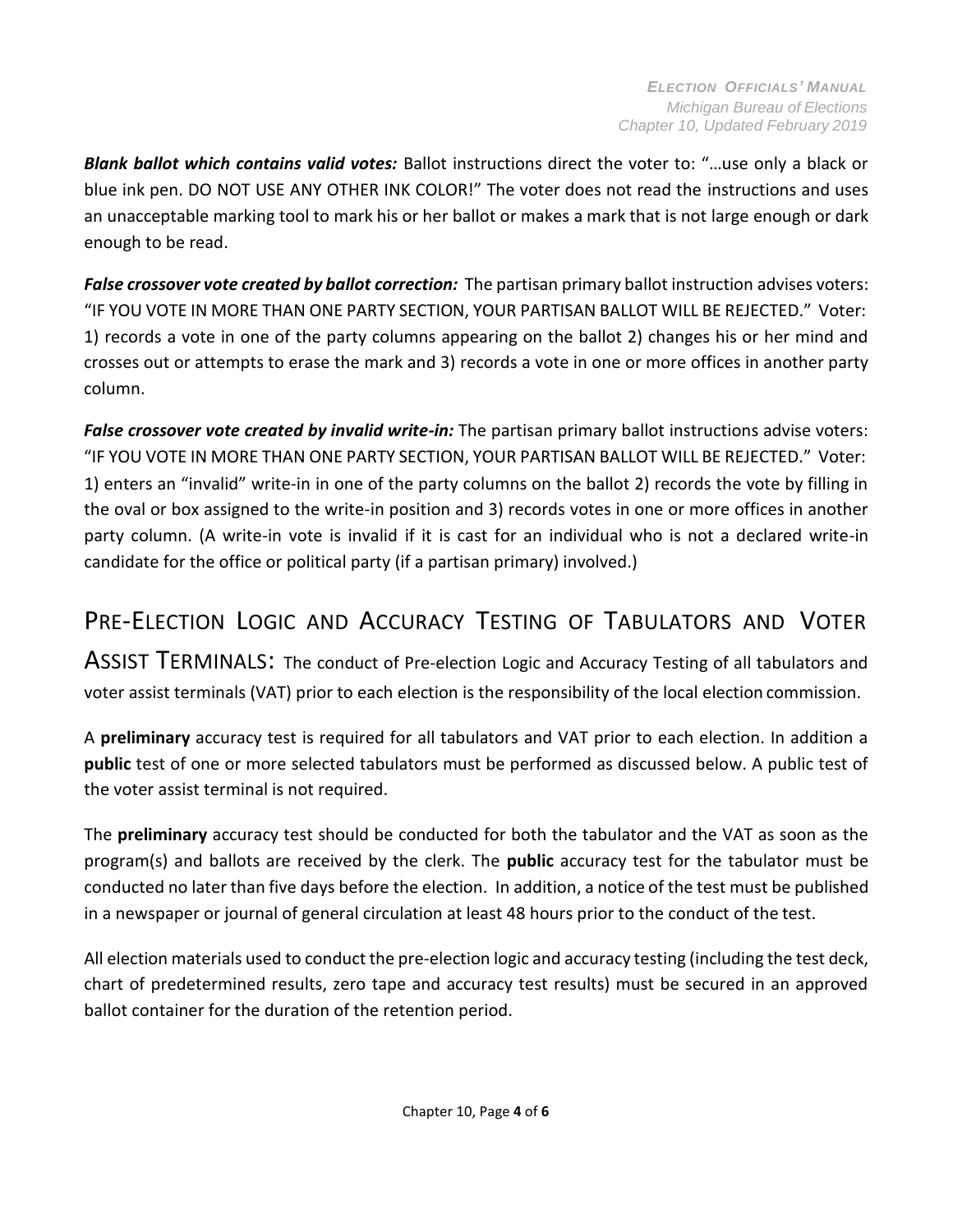- The number on the seal used to secure the pre-election test materials must be recorded on the Tabulator Test Certification form, Voter Assist Terminal Preparation Checklist and Test Certification form, and the Ballot Container Certificate.
- The serial numbers on the seals used to seal the programs into the tabulator and terminal following successful testing must be recorded in the Poll Book (Clerk's Preparation Certificate).

It is acceptable to use the same ballot container for the preliminary and public tests (but **not** Election Day), provided that the following steps are taken to ensure proper security:

- A. The test materials from the preliminary accuracy test are sealed into an approved container directly following the test and the seal number is documented on the proper test certification forms and ballot container certificate.
- B. Prior to the conduct of the public accuracy test, the original ballot container seal is broken, verified and deposited into the container. The tabulator test deck is removed and used to conduct the public accuracy test.
- C. The test materials from the public accuracy test are deposited into the ballot container directly following the test and a new seal is affixed.
- D. The new seal number is documented on the test certification form and on the ballot container certificate.

Detailed instruction on pre-election logic and accuracy testing of tabulators and voter assist terminals can be requested for groups and associations depending on the availability of BOE representatives.

SECURITY: After the completion of the preliminary test ensuring the program is correct, the program memory device(s) (Dominion tabulator has two) must be stored and transported either sealed in the tabulator or in an approved container with the seal numbers properly recorded through the state retention period. When the program has been prepared for an election with federal offices, the program used on election day must be retained for an additional 22-month federal retention period. (The program can be moved to a different medium for the federal retention period.)

Independent of the logic and accuracy testing and program security, the electronics of the tabulator need to be protected as well by the proper application of adhesive security seals. These seals are designed to reveal access to the inside of the tabulator cases after the conclusion of the preliminary